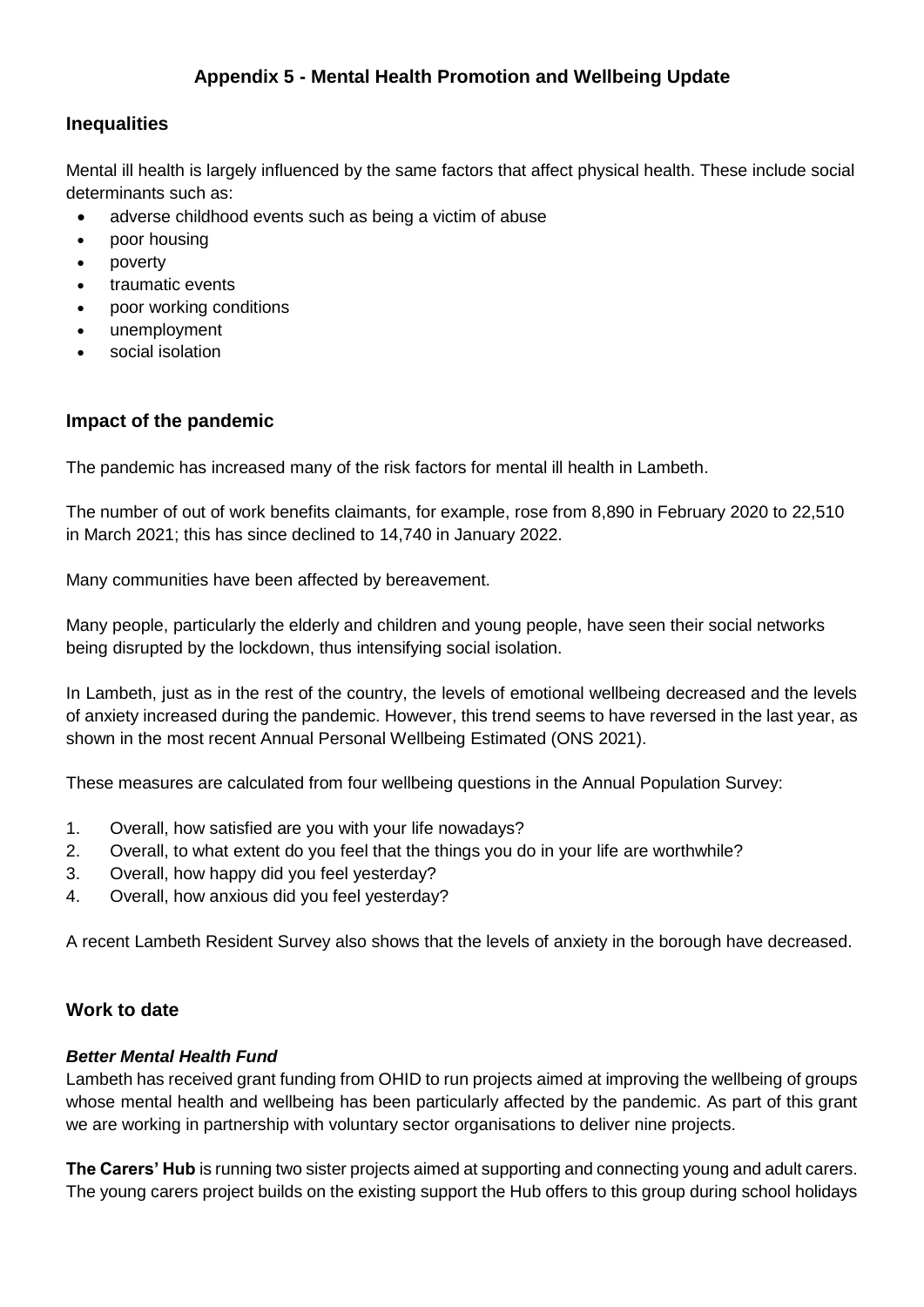by offering term-time activities and support. As part of the project the Carers' Hub have been working closely with Lambeth schools helping them identify students with caring responsibilities.

The adult carers project offers a combination of prevention activities such as mindfulness and Tai Chi, and two strands of workshops - one for carers to improve their own wellbeing and one for staff to build confidence and expertise around supporting carers mental health and wellbeing and manage complex cases.

**The Black Men's Consortium**, facilitated by Tony Cealy and Claire Douglas are running weekly drama classes on Mondays between 6.00pm - 9.00pm at Mosaic Clubhouse. The classes are open to Black Men who want to explore and express issues of mental health, suicide, stigma, and access to services through performing arts.

The Black Men's Consortium have held the performance of the project on the 7<sup>th</sup> of December 2021 at Brixton Library, with an accompany exhibition of art pieces also produced by the group. The recording of the performance can be accessed here:<https://www.youtube.com/watch?v=al1TLxq5WWc> The group will hold a second event on the  $30<sup>th</sup>$  and  $31<sup>st</sup>$  if March 2022.

**The Feeling our Way project** is working with 39 care leavers and young asylum seekers who are digitally isolated to connect them with their peers. Participants are offered ipads and data packs to connect digitally, as well as in person wellbeing sessions and digital wellbeing packs aimed at improving their mental health literacy.

**The Tulse Hill estate project** brought together a number of local organisations to engage 70 young people in the Tulse Hill estate in activities such as football, boxing, fashion and sale training during the summer holidays and October half term in 2021. This partnership approach has been very successful with organisations who are normally at odds with each other coming together to serve one purpose to support and uplift the most vulnerable and marginalised young people on the Tulse Hill estate.

**The loneliness pilot project** is connecting socially isolated elderly individuals in the Thriving Hills Brook and Dale area with local voluntary sector organisations offering activities ranging from singing to arts and crafts to wellbeing days at a local café. The sessions have been very well attended so far.

We have been working with Cruse Bereavement Charity to deliver bereavement awareness training to Lambeth Council staff who are in contact with other colleagues or members of the public who have been affected by a recent loss.

#### *Suicide prevention strategy*

The Lambeth Suicide Prevention Partnership Group, facilitate by Public Health, have developed and launched the new Suicide Prevention Strategy for Lambeth outlining our vision for the next three year as well as focus areas and actions for the next twelve months.

The action plan for the first year of the Strategy focuses on

- Raise awareness of crisis and bereavement support
- Provide additional support for residents bereaved by suicide
- Deliver the Pride in [Practice](https://eur03.safelinks.protection.outlook.com/?url=https%3A%2F%2Flgbt.foundation%2Fhow-we-can-help-you%2Fpride-in-practice&data=04%7C01%7CPGreen2%40lambeth.gov.uk%7Cbfa7f22631d54c166f3d08d9df30eb14%7Cc4f22780485f4507af4a60a971d6f7fe%7C0%7C0%7C637786223468510587%7CUnknown%7CTWFpbGZsb3d8eyJWIjoiMC4wLjAwMDAiLCJQIjoiV2luMzIiLCJBTiI6Ik1haWwiLCJXVCI6Mn0%3D%7C3000&sdata=%2Byci%2FSPXjbuUjw4q35s40y6osDYD%2BK4vFQ%2FcEsoI2K0%3D&reserved=0) programme to voluntary sector organisations
- Regular suicide prevention training for Lambeth staff and key community groups
- Developing projects supporting men's wellbeing in the borough
- Improve timely reporting of suicide, attempted suicide and self-harm highlighting prevalence among vulnerable groups.
- Promote talking about mental health and destigmatize asking for help
- Work collaboratively to improve data collection and care on self-harm.